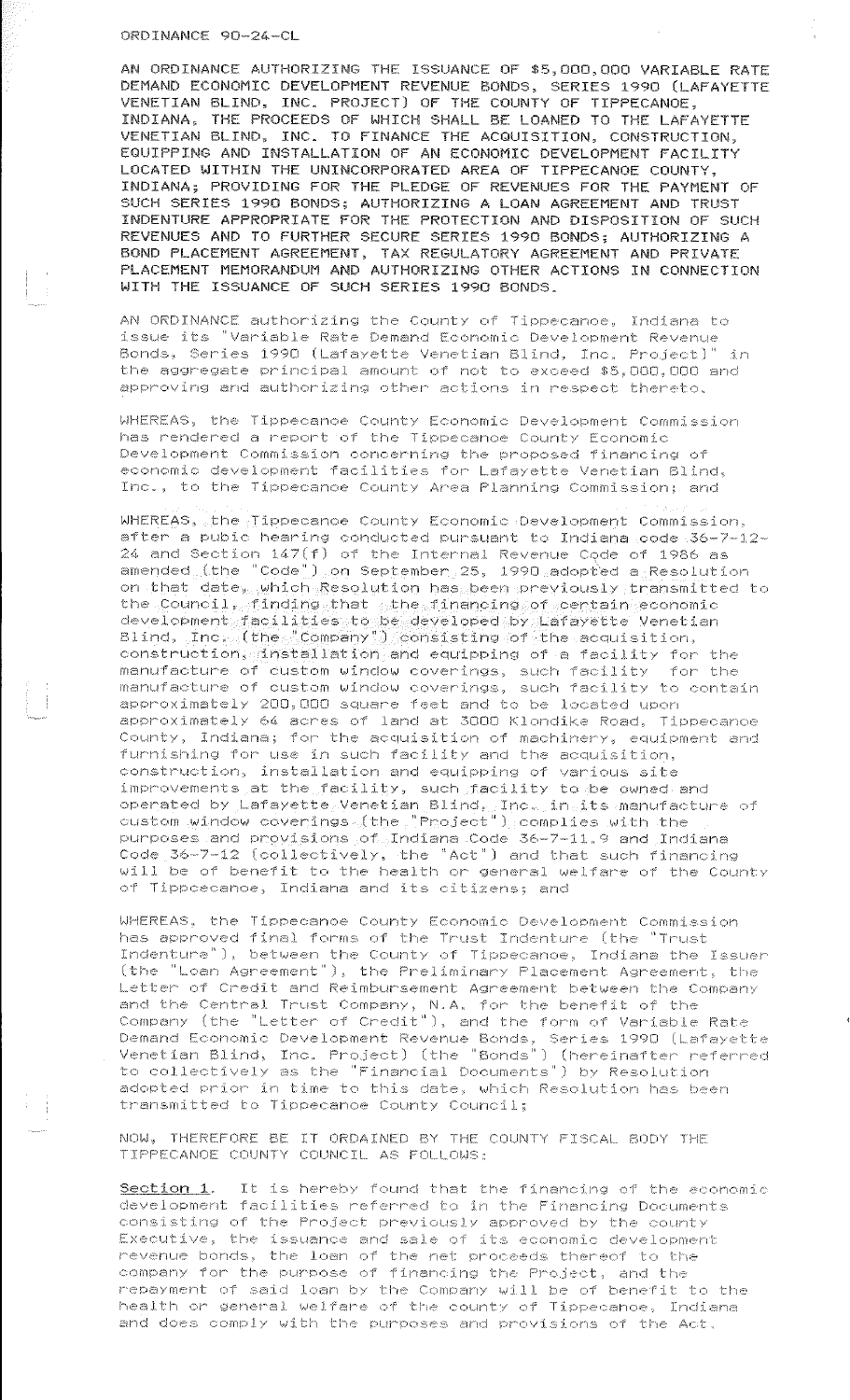Section 2. The forms of the Financing Documents approved by the Tippecanoe County Economic Development Commission are hereby approved and all such documents shall be inserted in the minutes of the Tippecanoe County Council and kept on file bv the Auditor of the county of Tippecanoe. Two (2) copies of the financing Documents are on file in the Office of the Auditor of the county of Tippecanoe for public inspection.

Section 3. The County of Tippecanoe shall issue its Bonds in an aggregate principal amount not to exceed \$5,000,000 for the purpose of procuring funds to loan to the Company in order to finance the economic development facilities. heretofore referred to as the Project. which is more particularly set out in the Financing

Document incorporated herein by reference, which Bonds will be payable as to orincipal, premium, if any and interest solely from the payment made by the company pursuant to the Loan Agreement in the amount equal to the aggregate amount of payments with respect of the Bonds. The bonds shall never constitute a general obligation, an indebtedness of, or charge against the general credit of the County Tippecanoe.

Section 4. The County Auditor is authorized and directed to sell such Bonds t the original purchaser at the price not less than 100% of the aggregate principal amount thereof, plus accrued interest, if any, and at a stated per annum rate of interest as set forth in the Financing documents. The use of a Placement Memorandum ls substantially the same form as the Preliminary Placement Memorandum approved for use and distribution by the Placement Agent and its agents in connection with the marketing of the Bonds.

 $Section$  5. the members of the County Executive, being the Board of commissioners of the County of Tippecanoe, and the County Auditor are authorized and directed to execute those Financing Documents which require the signature of the members of the County Executive and the County Auditor approved herein, and any other document which may be necessary or desirable to consummate the transaction, and their execution is hereby confirmed, on  $\tau$ behalf of the County of Tippecanoe. The signatures of the members of the county Executive and the County Auditor on the Bonds may be facsimile signatures. The County Auditor is authorized to arrange for the delivery of such Bonds to the PL1rchaser or purchasers thereof, payment for which will be made in the manner set forth in the Financing Documents. The members of the County Executive and the County Auditor may be their execution of the Financing Documents requiring their signatures and imprinting of their facsimile signatures on the Bonds or their manual signatures thereof, approve changes therein and also in those Financing Documents which do not require the signatures of the members of the County Executive and the County Auditor without further approval of the Tippecanoe County Council or the Tippecanoe County Economic Development Commission if such changes do not affect terms set forth in Indiana Code 36-7-12-27 (a) (1) through  $(a)$   $(10)$ .

Section 6. The provision of this ordinance and the Financing Documents shall constitute a contract binding between the County of Tippecanoe and the holders of the bonds and after the issuance of said Bonds this ordinance shall not be repealed or amended in any respect which would adversely affect the right of such holder or holders so long as said Bonds or the interest thereon remains unpaid.

Section 7. This ordinance shall be in full force and effect upon adoption and compliance with Indiana Code 36-3-4-14.